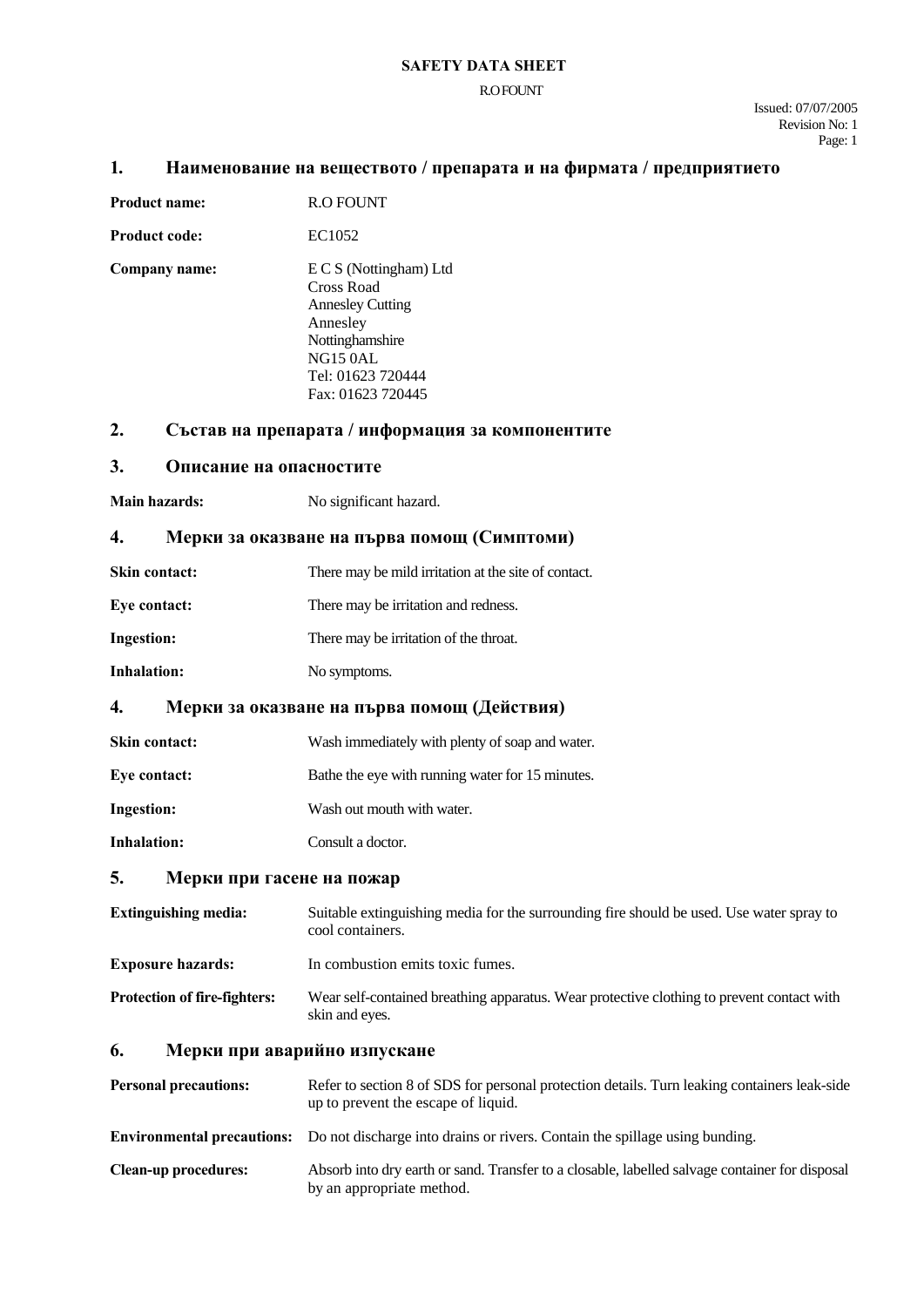#### **SAFETY DATA SHEET**

#### R.O FOUNT

Issued: 07/07/2005 Revision No: 1 Page: 2

### **7. Работа с веществото / препарата и съхранение**

Storage conditions: Store in cool, well ventilated area. Keep container tightly closed.

### **8. Контрол при експозиция и лични предпазни средства**

**Respiratory protection:** Respiratory protection not required.

**Hand protection:** Protective gloves.

**Eye protection:** Safety glasses. Ensure eye bath is to hand.

**Skin protection:** Protective clothing.

# **9. PHYSICAL AND CHEMICAL PROPERTIES**

| State:                      | Liquid                   |
|-----------------------------|--------------------------|
| Colour:                     | Colourless               |
| Odour:                      | Barely perceptible odour |
| <b>Evaporation rate:</b>    | Fast                     |
| Oxidising:                  | Non-oxidising (by EC     |
| Solubility in water:        | Miscible                 |
| Also soluble in:            | Most organic solvents.   |
| Flash point <sup>o</sup> C: | N/A                      |

### **10. Стабилност и реактивоспособнос**

| Stability:                 | Stable under normal conditions.        |
|----------------------------|----------------------------------------|
| Conditions to avoid:       | Heat.                                  |
| <b>Materials to avoid:</b> | Strong oxidising agents. Strong acids. |
| Haz. decomp. products:     | In combustion emits toxic fumes.       |

#### **11. Токсикологическа информация**

**Routes of exposure:** Refer to section 4 of SDS for routes of exposure and corresponding symptoms.

# **12. Информация за околната среда**

**Mobility:** Readily absorbed into soil.

**Persistence and degradability:** Biodegradable.

**Bioaccumulative potential:** No bioaccumulation potential.

**Other adverse effects:** Negligible ecotoxicity.

# **13. Третиране на отпадъците**

**NB:** The user's attention is drawn to the possible existence of regional or national regulations regarding disposal.

# **14. Информация за транспортиране**

**ADR / RID**

**IMDG / IMO**